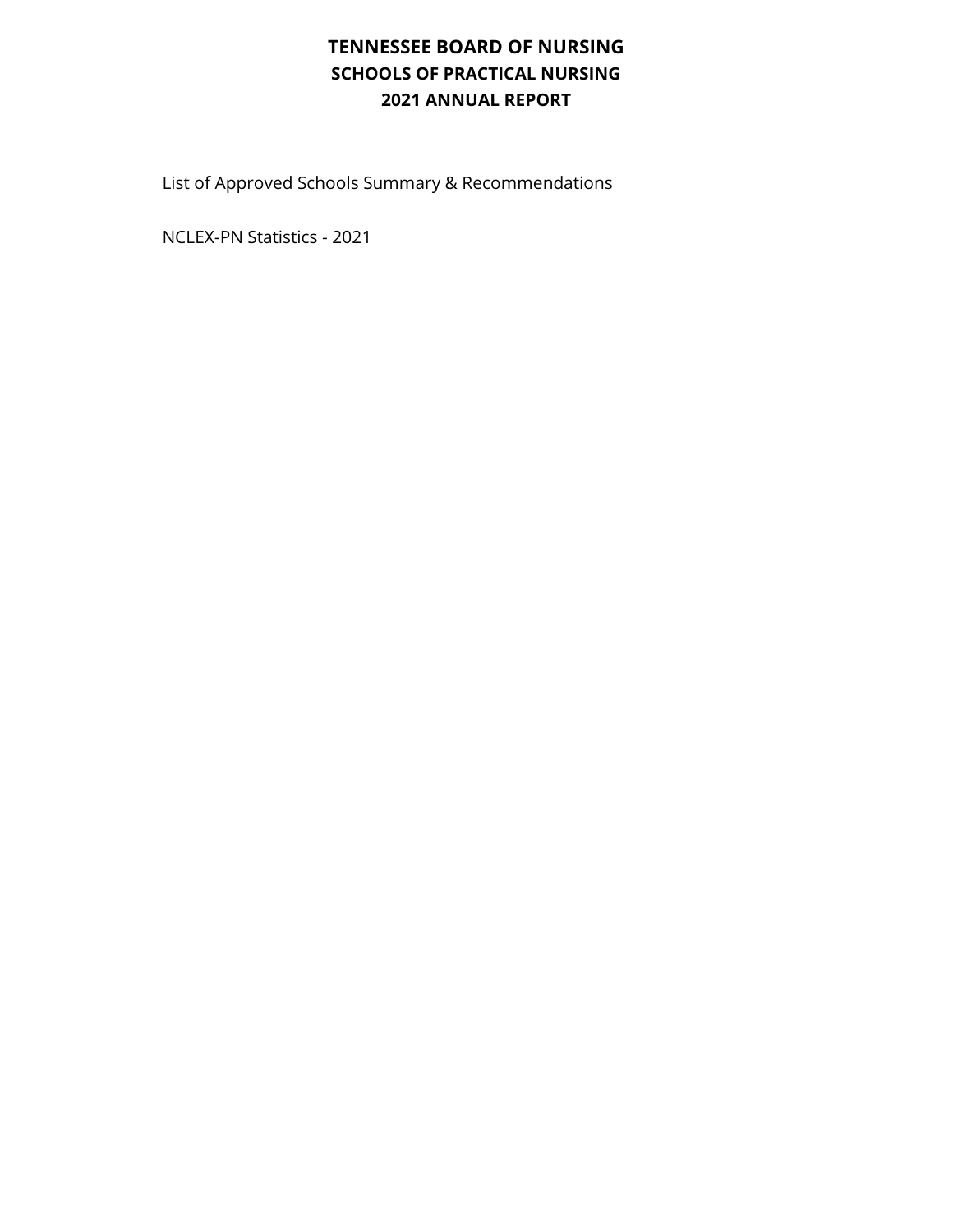## **TENNESSEE BOARD OF NURSING SCHOOLS OF PRACTICAL NURSING**

## **2022 ANNUAL REPORT 2022 Approval Recommendations for Practical Nursing Programs**

|   | PRACTICAL NURSING SCHOOL                            | 2022 Approval Status                                     | Comments                                                                       |
|---|-----------------------------------------------------|----------------------------------------------------------|--------------------------------------------------------------------------------|
| 1 | <b>Allied Health Careers Institute</b>              | Initial                                                  | 1st class completing February 2021:<br>64% NCLEX Pass Rate-Letter of Concern   |
| 2 | Appalachian Regional PN Progam                      | Full                                                     |                                                                                |
| 3 | Chattanooga College PN Program                      | Full                                                     | 72% NCLEX Pass Rate-Letter of Concern                                          |
| 4 | <b>Chattanooga State CC PN Program</b>              | Full                                                     |                                                                                |
| 5 | <b>Four Rivers Regional PN Program</b>              | Appearing before the Board                               | 2020-81% NCLEX Pass Rate - 2nd Letter of<br>Concern; 2021- 82% NCLEX Pass Rate |
| 6 | <b>Jackson Regional PN Program</b>                  | Appearing before the Board                               | 2020-78% NCLEX Pass Rate - Letter of<br>Concern; 2021-79% NCLEX Pass Rate      |
| 7 | <b>South Central Regional PN Program</b>            | Full                                                     |                                                                                |
| 8 | <b>South College PN Program</b>                     | Initial                                                  |                                                                                |
| 9 | <b>Stones River PN Program at TCAT-Murfreesboro</b> | Initial                                                  | 1st class completing 2021                                                      |
|   | 10 The Healthcare Institute                         | Full - 2020                                              | 50% NCLEX Pass Rate-Letter of Concern                                          |
|   | 11   TN College of Applied Technology - Athens      | Full                                                     |                                                                                |
|   | 12 TN College of Applied Technology - Crossville    | Full                                                     | 83% NCLEX Pass Rate- Letter of Concern                                         |
|   | 13 TN College of Applied Technology - Dickson       | Appearing before the Board                               | 2020-78% NCLEX Pass Rate - Letter of<br>Concern; 2021-81% NCLEX Pass Rate      |
|   | 14 TN College of Applied Technology - Elizabethton  | Full                                                     |                                                                                |
|   | 15 TN College of Applied Technology - Harriman      | Full                                                     | 73% NCLEX Pass Rate-Letter of Concern                                          |
|   | 16 TN College of Applied Technology - Hartsville    | Full                                                     |                                                                                |
|   | 17 TN College of Applied Technology - Hohenwald     | Full                                                     |                                                                                |
|   | 18 TN College of Applied Technology - Knoxville     | Full                                                     | 83% NCLEX Pass Rate - Letter of Concern                                        |
|   | 19 TN College of Applied Technology - Livingston    | Full                                                     |                                                                                |
|   | 20 TN College of Applied Technology - Memphis       | Full                                                     |                                                                                |
|   | 21 TN College of Applied Technology - Morristown    | Full                                                     |                                                                                |
|   | 22 TN College of Applied Technology - Murfreesboro  | Conditional with<br>suspended enrollment<br>-closed 2020 |                                                                                |
|   | 23 TN College of Applied Technology - Nashville     | Full                                                     |                                                                                |
|   | 24 TN College of Applied Technology - Paris         | Full                                                     |                                                                                |
|   | 25 Tennessee Valley Regional PN Program             | Full                                                     |                                                                                |